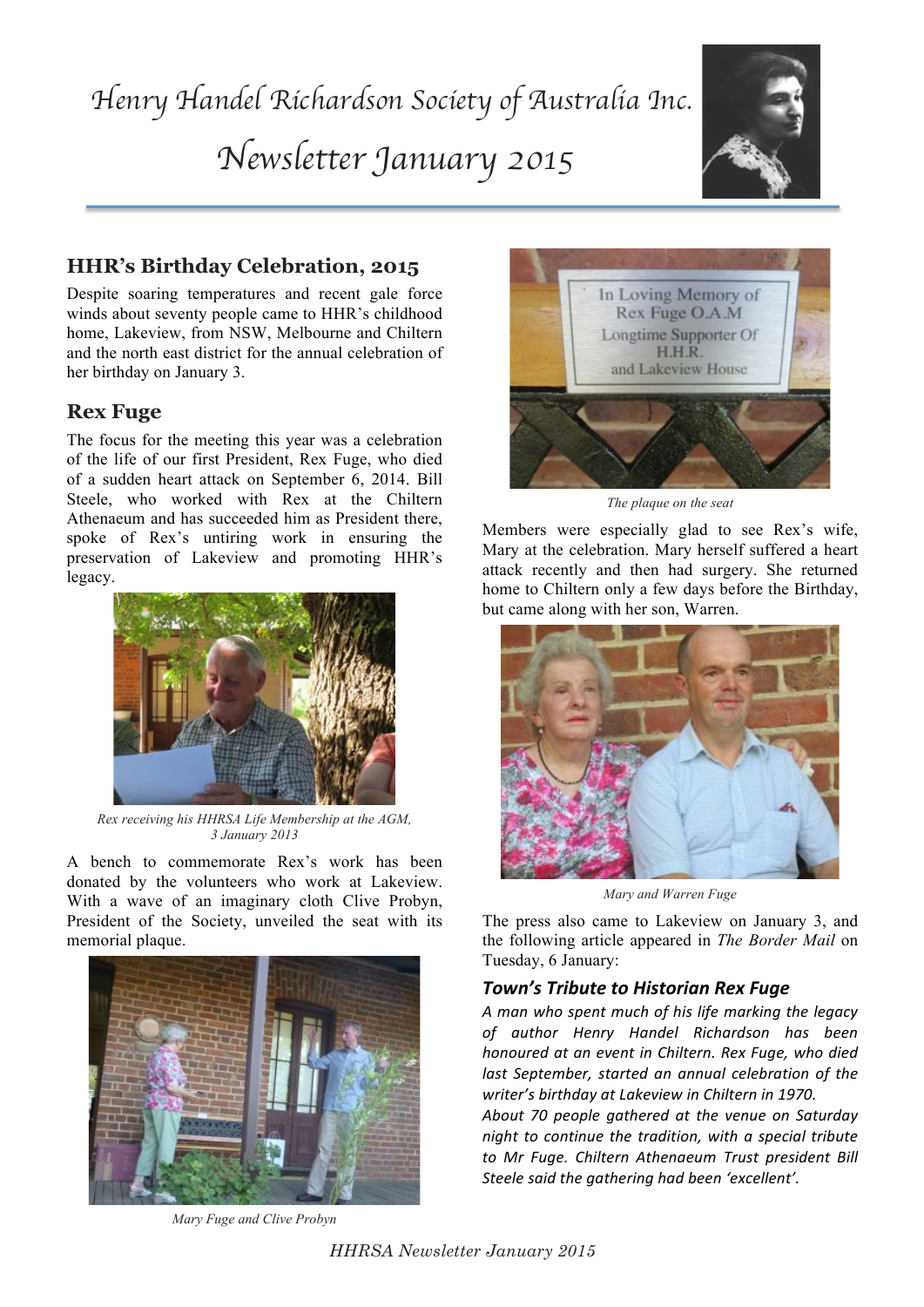*'We thought numbers were going to be down on last year because of the heat,' he said. 'But we had a very"* good turnout. There were lots of laughs.'

A bench honouring Mr Fuge was unveiled outside the *venue.*

'Professor Clive Probyn paid tribute to Rex for all the *work" he'd" done,' Mr" Steele" said. 'The" bench was"* donated by the volunteers who run Lakeview who also had a plaque made. It was a great event.'

## **Cutting the cake**

Beryl Pickering, manager of Lakeview, did the honours and cut the HHR birthday cake. As usual the table was set with a vase of red roses as HHR required on her writing desk, and there was the framed portrait of HHR. This year as well there was a photo of Rex.



### **Launch of Bruce Steele's new book**

Bruce Steele entertained us with a fascinating talk about the two important men in HHR's life—her father, Walter Richardson, and her husband, John George Robertson—as an introduction to his new book of John Robertson's lectures on Wagner. Here is the talk:



*Professor John George Robertson*

"Today we celebrate the  $145<sup>th</sup>$  birthday of HHR. Each year we hear something about her life and her works, about her parents and her sister who lived for a time here in Chiltern. I have been asked to talk about two

books relating to two important men in HHR's life: one about her father and the other by her husband. Of course we know that she had a devoted husband who supported and encouraged her writing, but he rarely gets more than a mention. So on this occasion, as we note the publication of one of *his* works, it's a good time to hear a bit more about this man and his work. If you received the June Newsletter last year, you will have read quite a bit that I wrote about Professor Robertson and their marriage. In introducing his book I'll add to some of what was in that article.



*Bruce Steele*

John George Robertson was born in Glasgow in 1867, the eldest of five children. He was precociously gifted: he entered Glasgow University at the age of 15. His early interest in science was encouraged by his father but he became increasingly interested in literature especially German literature and thought after reading essays by another Scot, Thomas Carlyle. His initial university study, however, was Classics in which he graduated MA in 1886 aged 19. Partly to satisfy his father's ambition for him, he returned to science and graduated BSc in 1889. He retained a life-long interest in botany and geology. HHR said he was an expert in both.

From Glasgow he went to the University of Leipzig where he specialised in German Literature, gaining his PhD in 1892. And of course, it was in Leipzig that he met Ethel Richardson, a young Australian music student who was studying piano performance at the Leipzig Conservatorium. They soon discovered a mutual interest in the music-dramas of Richard Wagner. Together they began a detailed study of the texts and the music of the composer's works. They attended performances whenever they could buy cheap seats and they really *were* cheap in those days.

For George Robertson it was the start of a life-long professional study of the composer. As a literary historian, his main interest was in the poetry and drama of Wagner's works. He was no musician himself, but Ettie was able to play and analyse the music for him. 'In music,' she wrote later, 'he did not really get beyond Wagner, for whom he had a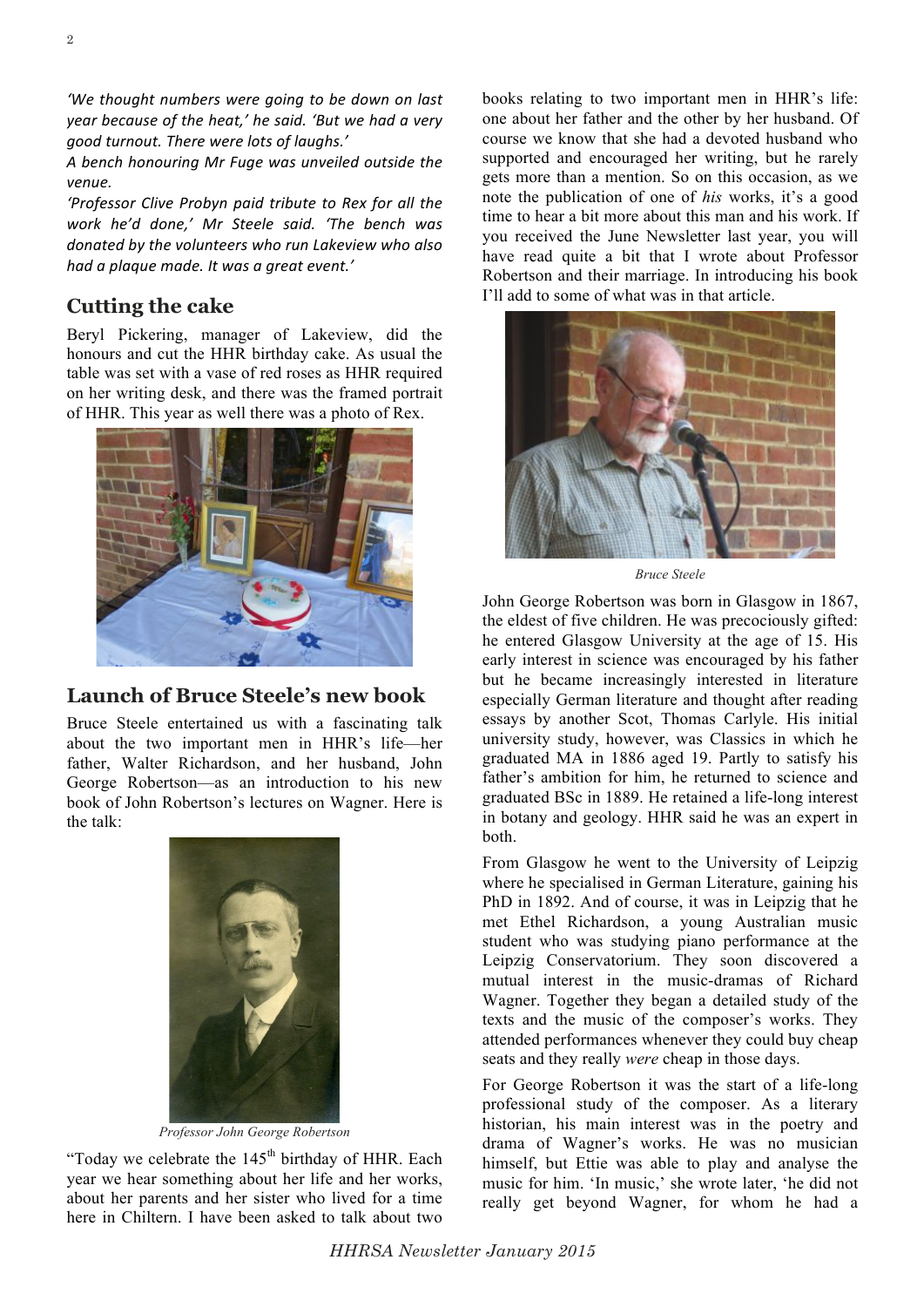passion.' In her work, the influence of Wagner is pervasive and is especially evident in *Maurice Guest*.

In the years up to their marriage in December 1895, Robertson survived by journalism and examining. In 1896 he was appointed Lecturer and then Professor at Strassburg University. His work there culminated in the publication of his encyclopaedic *History of German Literature* in 1902. This became a standard work in English for the rest of the century. It led to his appointment as the first Professor of German Language and Literature in the University of London in 1903, a position he held until his death in May 1933.

George Robertson was to HHR husband, protector, provider, father and intimate companion. After his death she wrote: 'In him I lose a husband, father, brother rolled into one. He was everything to me.' Their marriage was, she wrote, '38 yrs of companionship ... Altogether he was the most unselfish man who ever lived, & the most understanding; and that's not just the overflow of a heart full of grief ... he was greatly loved; as much loved as respected for his learning & knowledge.'

The interesting word in her list is *father*. Robertson was in many ways like the father she admired, loved and lost in childhood. She remembered Dr Richardson as a retiring scholar absorbed in his books and research. The trauma of finally losing him in such demeaning circumstances in Queenscliff and Koroit, left its mark on her. George Robertson, scholar, loving and generous provider, was in this respect like her father. The relationship was fundamental to HHR's well-being and security. It enabled, encouraged and even inspired her work as a writer. She wrote that he was 'the only begetter' of her works, 'in so far as he removed every stone from my path, provided the necessary money to keep me in artistic idleness, cheered me in days of neglect, & believed in me from the bottom of his heart.' Her first published book, a translation from the Danish of Jacobsen's novel *Niels Lyhne* (1896), was done at his bidding and under his watchful eye. It was published under her married name, Ethel F. L. Robertson, and the dedication is 'To my dear Husband'. It is interesting that she signed herself not 'Wife' but as 'Mädel' (little maid).

Their relationship gave her freedom to pursue her own interests and friendships in which he had neither the time nor the temperament to participate. He was happiest among his books, HHR said. To achieve what he did in the world of scholarship with such international distinction, along with lecturing, teaching and examining, he worked long hours and travelled a good deal. They were each in their own way extremely protective of their privacy.

So their lives appeared separate and to a large degree they were. Their separateness, even at home, was

**3**

confirmed by Anne Dow, the Robertsons' housekeeper for many years. She spoke to me about her work in the Robertson household. Mrs Robertson she said was 'pernickity and temperamental': everything had to be in order and on time. She must never be disturbed when working. But Prof Robertson was a 'lovely, kindly gentleman'. He would work alone in his study. If he wanted something, Anne Dow told me, brown paper, string, he would never send for her but come downstairs himself to get it, and stay for a chat. He would often entertain a student to tea in his study. Mrs Robertson, she said, was never part of this: she would meet her own friends in her study or in the drawing-room. But HHR's nephew Walter Neustatter recalled that, whenever possible, they met at the end of the day for music and to catch up on the events of their respective days. When they were apart they wrote daily notes to each other.

In 1933 Prof Robertson gave a series of open lectures to London University on Richard Wagner, the composer whose works he and HHR had first studied back in Leipzig. These lectures survived in typescript but have never been published until now. They were the last lectures he gave, as he died two months after giving the last of the series. When we think back to 1933, it was a brave thing to have spoken on Wagner at the time. Hitler became Chancellor of Germany in January while the lecture series was in progress. The Nazis' use of Wagner's music in their propaganda was becoming more and more apparent.

Opposition to all things German was growing in the British community. Not only as Professor of German, but one whose sister-in-law was married to a German, Robertson had already been threatened during World War One. He would have been well aware of the unpopularity of the path he was treading in 1933. In fact, *The Times* obituary spoke of his writing and speaking about German thought and culture 'at a time when it required moral courage to push German intellectual wares in this country.' Yet there is no hint in his lectures of the German political situation. It was not relevant to his intention: he was examining cultural history. That the lectures were not published at the time may have been due to the political and social climate of the 1930s. Yet only the year before, Professor Robertson had received the Medal for Arts and Science from the German government. It was presented to him by President Hindenburg. His fellow recipient was none other than Benito Mussolini!

What is special about this book of lectures is conveyed in its title, 'Richard Wagner as Poet and Thinker'. Few writers have exclusively taken this approach to one of the great figures in  $19<sup>th</sup>$  Century Europe.

While the title may sound forbidding to some, the lectures are remarkably readable; but as HHR remarked, 'He was such a good speaker.' And the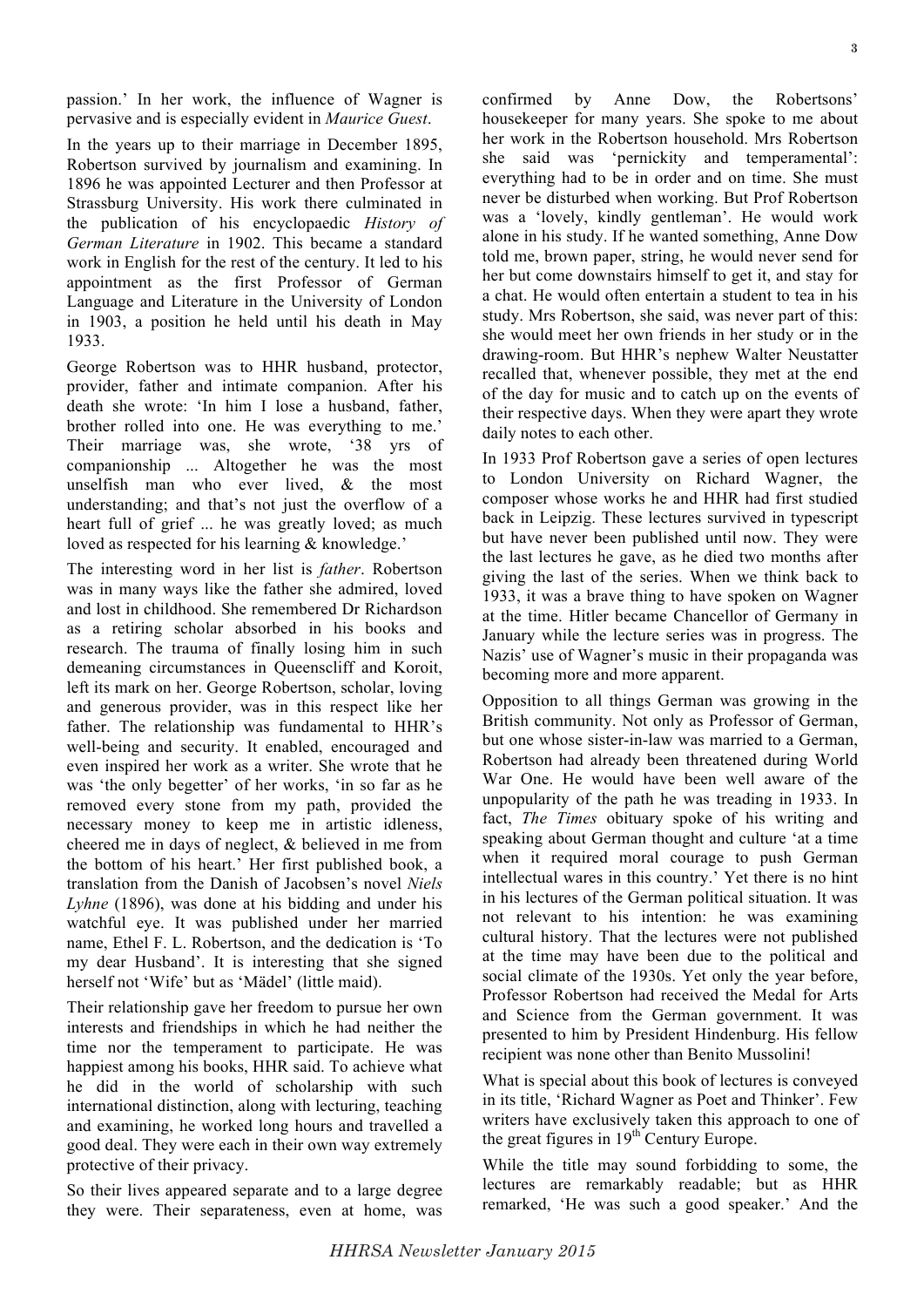genial tone of voice is there in his lecturing style. It is in the belief that this work is an important and original contribution to Western cultural history that I decided to have it published. But I should also declare a personal interest here.

Like HHR and JGR, I first came across Wagner as a young music student. It was in 1951 when the ABC broadcast the operas from the first post-war Bayreuth Festival. I sat up night after night with my little radio and a few scores and was hooked. I have loved, listened to, seen and studied his works ever since. I doubt if this book will convert anyone to Wagner's operas if they are not already Wagnerites. To serious Wagnerians it should hold a deal of interest. Robertson's demonstration that Wagner was a significant dramatic poet as well as composer is convincing. Now that *The Ring* has been performed in Adelaide and recently in Melbourne there's a growing following. Getting to know the texts well beforehand makes the theatrical experience richer and more exciting.

This book won't make the best-seller list, you'll probably agree; but it's offered as a tribute to a great scholar and in memory of the devoted husband of Henry Handel Richardson. HHR's own last tribute to her husband is, of course, *The Young Cosima*. The dedication is to 'N.', the initial of one of her pet names for him, probably 'Nub'. And of course the major figure in that novel is Richard Wagner.

And now a brief word about the other book. It is two years ago on this occasion that we launched *Walter Lindesay Richardson MD: A Victorian Seeker.* This was my attempt to find HHR's father, the man behind her Richard Mahony. The book has now been reprinted in a more readable format and there are copies available from me at the special reduced price of \$30. If you buy both books the price is \$50. These prices include packaging and posting."

To order one or both of Bruce's books go to the Society website: www.henryhandelrichardsonsociety.org

### **A tree falls at Lakeview**

If you've ever spent time in the gardens at Lakeview you'll remember the two grand old trees, one in front of the kitchen outbuilding, and one to its side. The magnificent canopies of these trees have provided welcome shade for many occasions over the years, including the Society's Annual General Meetings and birthday celebrations.

However just a few days before 3 January this year heavy winds swept through the Lakeview gardens, splitting the trunk of one of these trees and causing a large branch to fall and luckily just rest on the roof of the kitchen building.

An arborist has inspected the tree and advised that it will have to be removed at a cost of about \$2,500. Meanwhile the whole area has been roped off.



*The tree in all its glory at the AGM 2013*



*Now the branch rest on the roof of the kitchen outbuilding*



*The trunk is split in two*

But despite this there was the usual serenity of the lovingly maintained gardens. Many thanks to Anne Vyner who does such a splendid job despite the high temperatures in Chiltern.



*The view of the lake from the garden*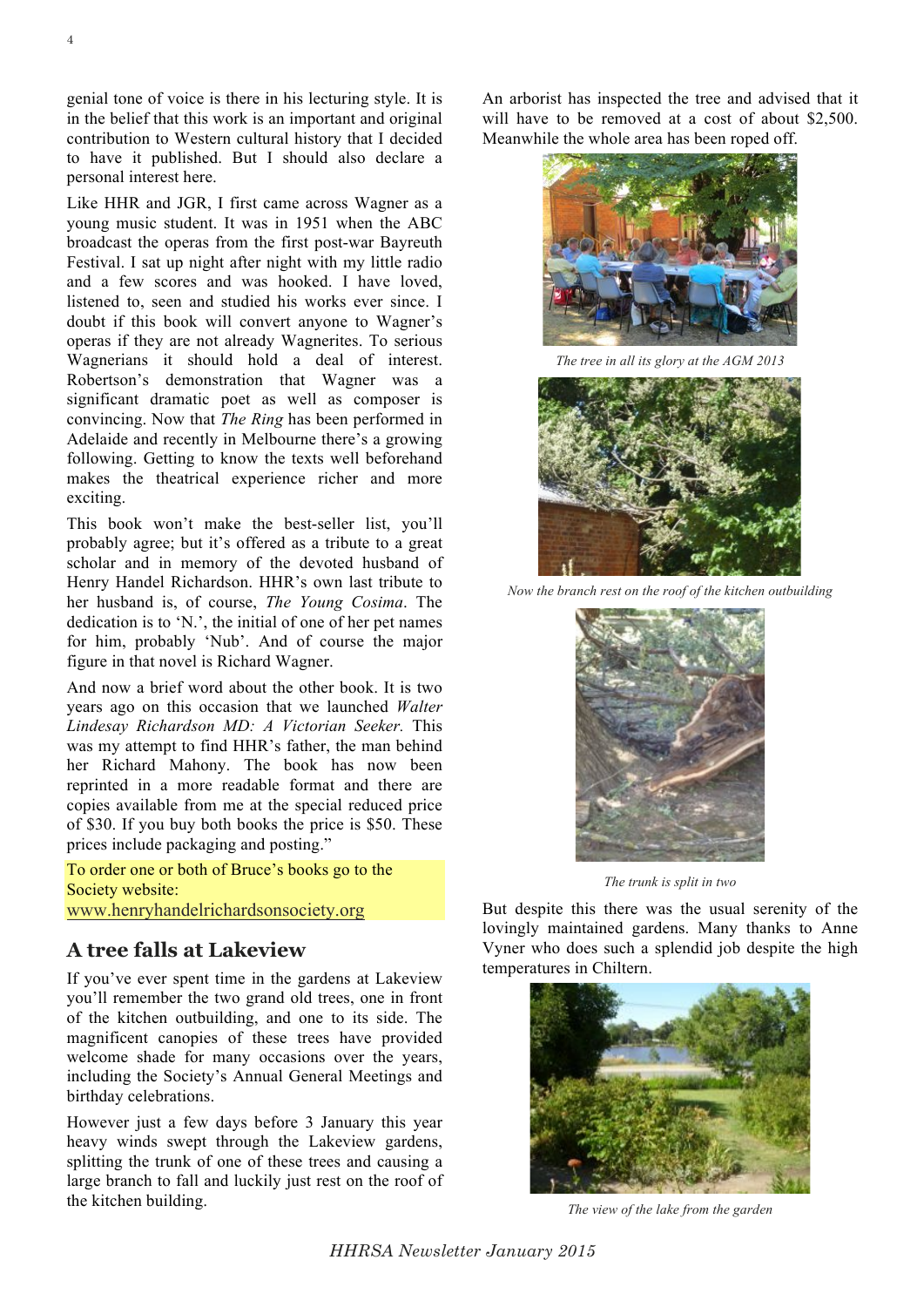

*Rosemary Gordon*

'A nice bunch of genteel ladies'—that's how Rosemary Gordon refers to herself and the other members of the North Eastern Women's Auxiliary of the National Trust—but this group of women has been formidable in their continued efforts to raise funds for the upkeep and repair of HHR's Chiltern home, Lakeview.

One corner of the verandah where the young Ethel Richardson played and made up stories has recently been repaired, thanks to the fund-raising efforts of the Auxiliary. HHR wrote of this verandah in her memoir, *Myself When Young:*

*It was here that, no new books coming in, I took to making up stories for myself. To the accompaniment of a ball bounced against a wall. For I was a very active, not to say restless child, and never sat still if I could help it. As I spoke my stories aloud, the noise I made was considerable, and I don't wonder that I was often shoo'ed off by my mother from where she was sitting.*

In *Ultima Thule* (the third volume, of HHR's trilogy, *The Fortunes of Richard Mahony),* the young character Cuffy reflects on the house where he and his mother and sister have come to join their father who is struggling with failing health in the fictional town of Barambogie. The house is largely based on Lakeview and the town on Chiltern.

*For he wanted so awf'ly much to be happy – in this house that he loved, with the verandahh, the garden, and the fowls, and the Lagoon – and when he saw Papa miserable, he couldn't be.*

Most recently the Auxiliary has raised \$10,000 for the repair of plastering throughout the old house. How do they do it? For the last 30 years, the Auxiliary has met five times a year with about 40 attending most meetings, and sometimes husbands as well. The actual meetings are 'short and sharp', Rosemary says, and then there is a talk, a film or an outing. A film and basket lunch at the old Star theatre in Chiltern can raise \$2,000. It's friendship that keeps members coming, Rosemary says, but an added incentive is that the group has been given autonomy with the money raised.

For their next meeting in February the group will go to Lake Hume resort and hear a talk about the development of the lake. Once a year the group go on a tour to places of historical interest for three days. The tour is so popular that it is usually booked out immediately.

Each January 3 when the Society gathers to celebrate HHR's birthday we have the privilege of sitting in the carefully tended gardens of that house, walking through its rooms, along its verandah, and looking out to Lake Anderson, called 'the Lagoon' by Cuffy. And each year we are grateful for the work of the Auxiliary.

### **Mary Gaunt – a new book on another amazing woman and writer from Chiltern**

Just fifteen years before HHR and her family came to Chiltern another young girl was born and lived with her parents in the town. Mary Gaunt's father, William, was a goldfields official, living in Chiltern from 1861– 64, then in Beechworth and various other goldfields towns, ending up in Ballarat. Significantly, when Mary Gaunt wrote short stories many years later it was to this landscape and society that she largely returned.

All that is left now of the Gaunt residence in Chiltern is one old pear tree, such trees being the longest surviving of the fruit trees. What a contrast to the house and gardens of Lakeview to remind us of HHR and the influences in her work.

However Bronwen Hickman, writer, historian and HHR Society member, has been coming to Chiltern for the last fifteen years in search of the story of Mary Gaunt. Her search began earlier as a young mother with a baby in an air force house in Laverton. It was here Bronwen read a few lines about Mary Gaunt, about the young woman's threefold aspirations. Mary Gaunt at the age of 20 had wanted to study at Melbourne University, become a writer and to travel. That was 1881, the first year women could study at Melbourne University.

Mary Gaunt's aspirations resonated for Bronwen. She had had to abandon her course at Melbourne University when her husband's work took them to Wagga. If Mary could do those three things in 1881, surely she could do the same in the latter part of the twentieth century. And so her work began.

Bronwen's search began with the Public Records Office. William Gaunt submitted fortnightly goldfields reports which enabled her to follow his movements and track Mary's early years. Bronwen's efforts led her overseas and also to Chiltern. She came to the Athenaeum and met the late Rex Fuge, who was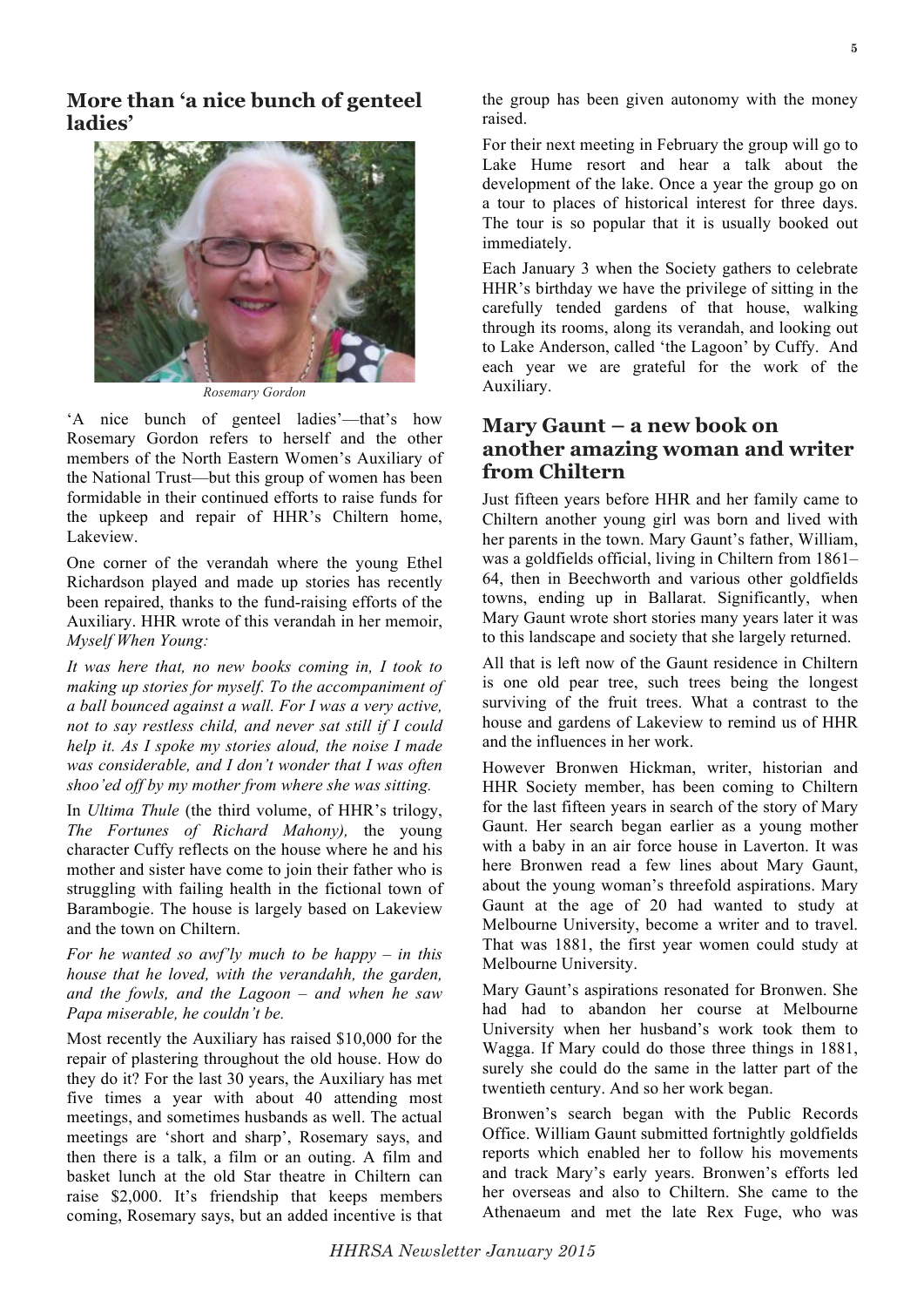enthusiastic and informative about her work. It was Rex who took her to the property with its solitary pear tree.

Over twenty years, Bronwen travelled to the places Mary Gaunt wrote about, including Italy, France and England. She regrets she did not get as far as Africa, China and Jamaica! In 2001 she produced an edition of Mary Gaunt's stories, *Life at Deadman's.*  Interestingly these stories appeared in various newspapers across Victoria in Gaunt's lifetime and one of those towns was Maldon, another town where HHR lived as a girl. In 2014 Bronwen's biography, *Mary Gaunt*, *Independent Colonial Woman* was published.



*Bronwen Hickman*

Bronwen is presently working on a one-woman play about Mary Gaunt. Hopefully this might be performed at the same time as an HHR event so that we can all enjoy it.

*Mary Gaunt, Independent Colonial Woman* is available from www.melbournebooks.com.au

### **Writing Competition 2014: Celebrating and Promoting the work of HHR**

As organisers we were very happy with this year's competition. For our first competition in 2012 we received just over 70 entries. In 2014 we received 450!!

Large donations from members allowed us to give bigger and more prizes. We simplified the process by cutting the youth section as we only received six youth entries last time.

We believe the increase in the number of entries was partly due to our decision to do a quarter page advertisement in *Australian Book Review*, and also online. Text Publishing gave us great support again, promoting the competition and providing books for prizes.

The standard of the short list of twelve writers was so high that Helen Garner, our judge, asked to award an extra Third prize. We also gave a Special Essay Prize for an essay with some link to HHR. The winners are some of Australia's top emerging writers. If you Google any of these names you will see what I mean: Jennifer Down (First), Melanie Napthine (Second), Stephanie Buckle (equal Third), Rebekah Clarkson (equal Third) and Sylvia Martin (Special Essay Prize).

The prize giving event at the Wheeler Centre on November 9<sup>th</sup> was a warm-hearted affair. Helen Garner spoke of her own link to HHR, drawing in her reading of *The Fortunes of Richard Mahony,* a visit to Lakeview with Axel Clark (HHR's biographer and a close friend of Helen's), and features of each of the winning stories. Helen dedicated her talk to the memory of Axel Clark who died at the age of 58 in 2001. A number of those who attended said they were going straight home to read HHR again, or in some cases, for the first time.

An unexpected outcome of the competition was a request by some of the shortlisted people to read each others' work. I contacted them all and a number decided to be on an email list and have already begun to swap work. One of the winners, Rebekah Clarkson, wrote in an email:

*'And thank you for organising the emails of the short listed writers. I feel very grateful to have discovered the HHR Society and this lovely community.'*

For our next competition in 2016 we hope to get some professional administrative assistance for the huge task of sorting, numbering, recording and sending on the entries to the readers, and then to the judge. The increased number of entries warrants this.

Our Society goal is to celebrate and promote the writings of HHR. The 2014 competition certainly did that!

#### **Changes on the Committee of the Society**

At the elections at the AGM Graeme Charles succeeded Clive Probyn as President. Thanks to Clive for his great work, and congratulations to Graeme.



*Clive Probyn and Graeme Charles*